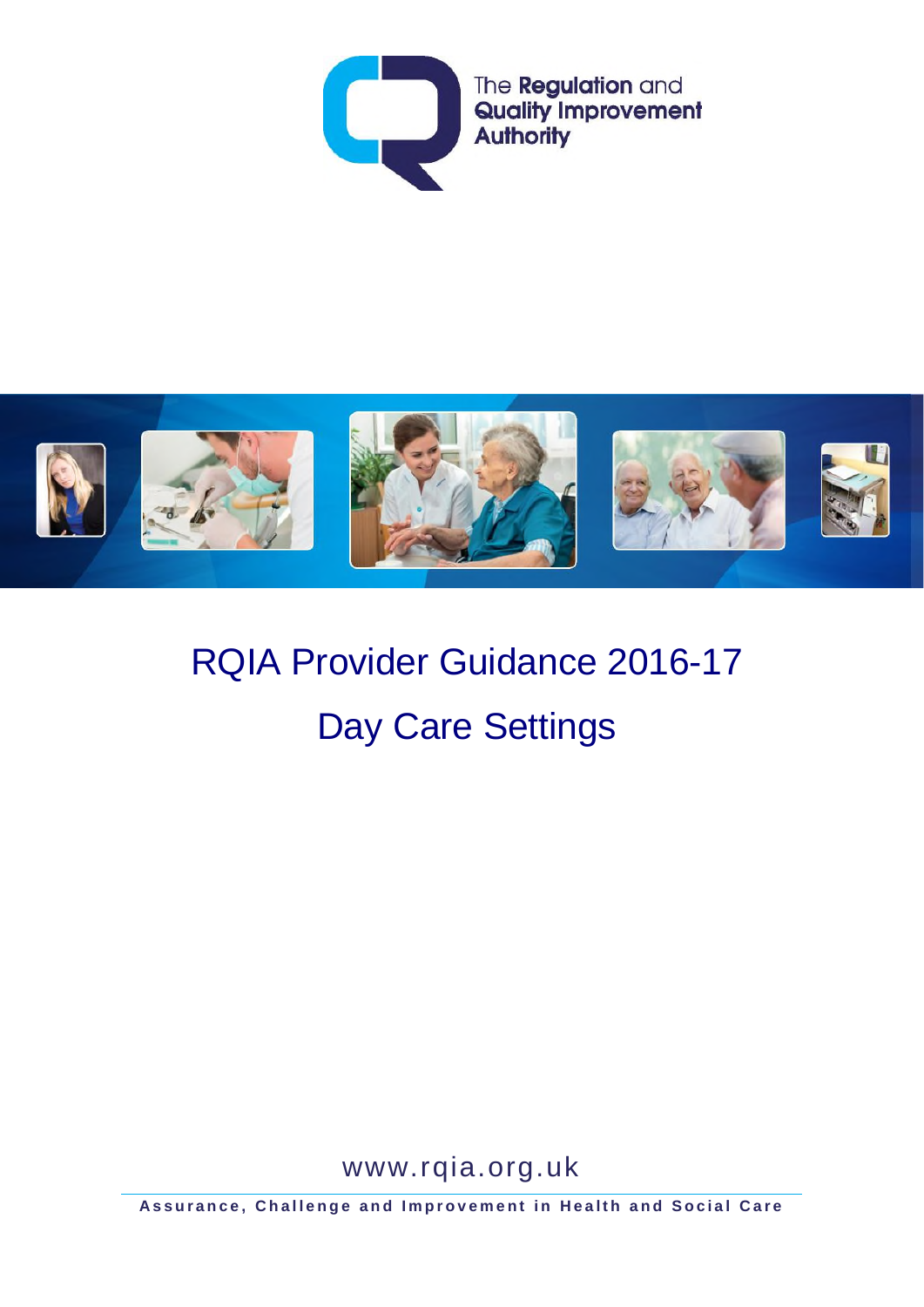## **What we do**

The Regulation and Quality Improvement Authority (RQIA) is the independent body that regulates and inspects the quality and availability of Northern Ireland's health and social care (HSC) services. We were established in 2005 under The Health and Personal Social Services (Quality, Improvement and Regulation) (Northern Ireland) Order 2003 to drive improvements for everyone using health and social care services.

Through our programme of work we provide assurance about the quality of care; challenge poor practice; promote improvement; safeguard the rights of service users; and inform the public through the publication of our reports. RQIA has three main areas of work:

- We register and inspect a wide range of independent and statutory health and social care services.
- We work to assure the quality of services provided by the HSC Board, HSC trusts and agencies through our programme of reviews.
- We undertake a range of responsibilities for people with mental ill health and those with a learning disability.

We inspect and report on the following four domains:

- Is care safe?
- Is care effective?
- Is care compassionate?
- Is the service well led?

RQIA registers and inspects a wide range of health and social care services. These include: nursing, residential care, and children's homes; domiciliary care agencies; day care settings/centres; independent health care; nursing agencies; independent medical agencies; residential family centres; adult placement agencies; voluntary adoption agencies, school boarding departments and young adult supported accommodation (inspected only).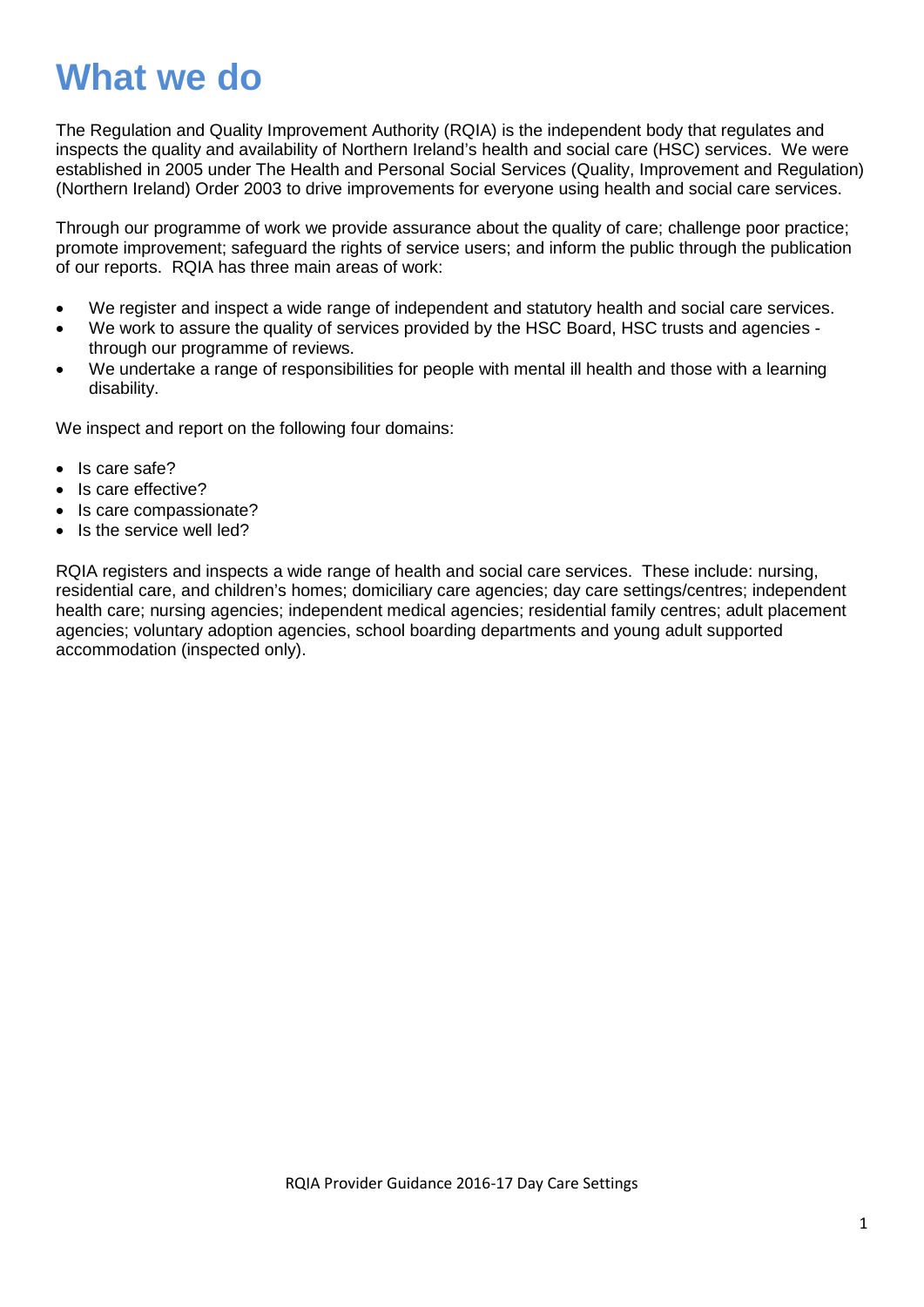## **The four domains**

#### Is care safe?

### Avoiding and preventing harm to service users from the care. treatment and support that is intended to help them.

### Is the service well led?

Effective leadership, management and governance which creates a culture focused on the needs and the experiences of service users in order to deliver safe, effective and compassionate care.

### Is care effective?

The right care, at the right time in the right place with the best outcome.

### **Is Care Compassionate?**

Service users are treated with dignity and respect and should be fully involved in decisions affecting their treatment. care and support.

RQIA Provider Guidance 2016-17 Day Care Settings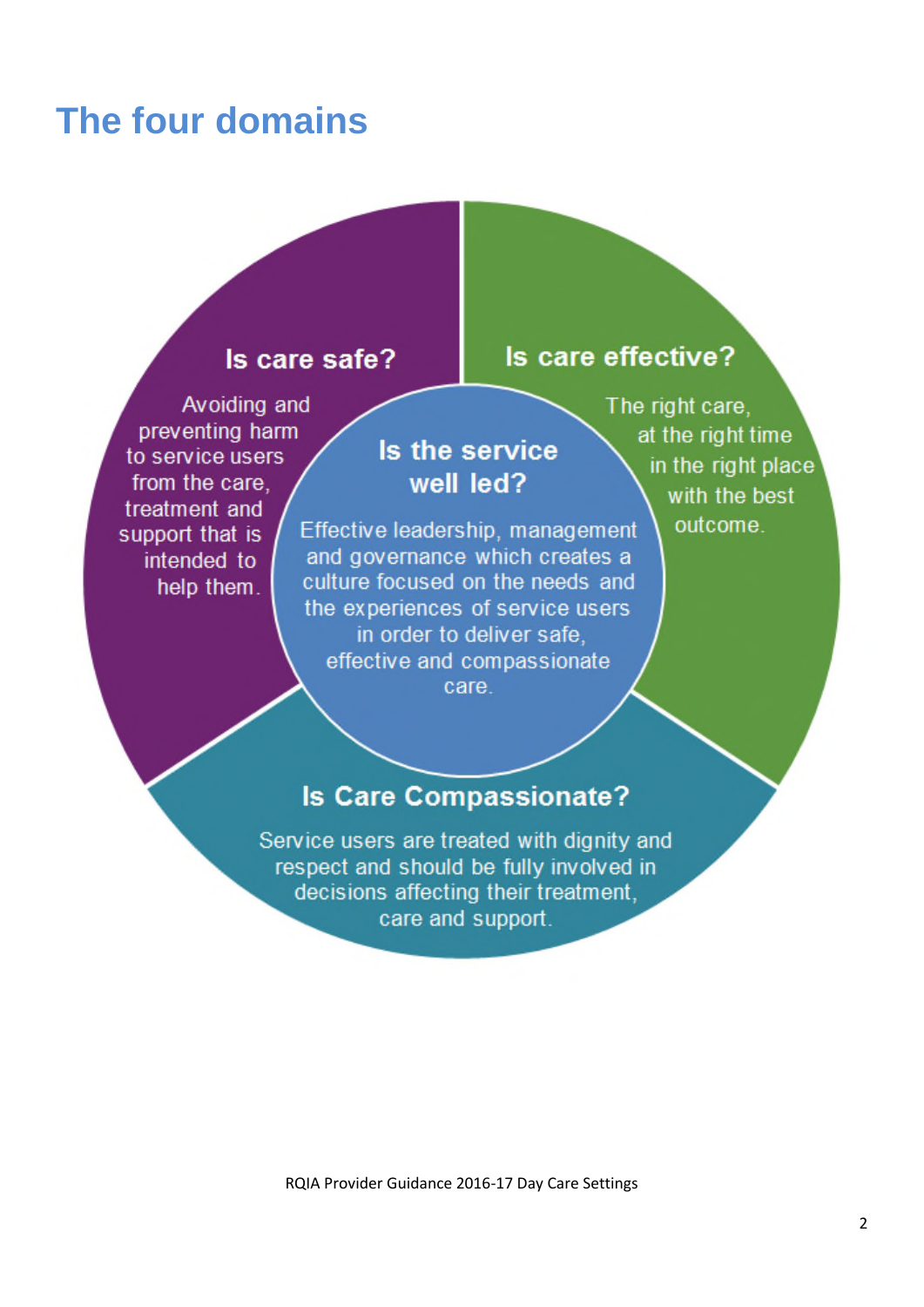## **How we will inspect**

We will inspect every day care setting at least once every year. Our inspectors are most likely to carry out unannounced inspections, however from time to time we need to give some notice of our inspections.

During our inspections we will inspect and report on the following four domains:

- Is care safe?
- Is care effective?
- Is care compassionate?
- Is the service well led?

When we inspect a day care setting, we aim to:

- seek the views of the people who use the service, or their representatives
- talk to management and other staff on the day of the inspection
- examine a range of records including policies, care records, incidents and complaints
- provide feedback on the day of the inspection to the manager on the outcome of the inspection
- provide a report of our inspection findings and outline any areas for quality improvement where failings in compliance with regulations and/or standards are identified.

Our inspections are underpinned by:

- The Day Care Setting Regulations (Northern Ireland) 2007
- The Day Care Settings Minimum Standards (2012)
- previous inspection outcomes and any information we have received about the service since the previous inspection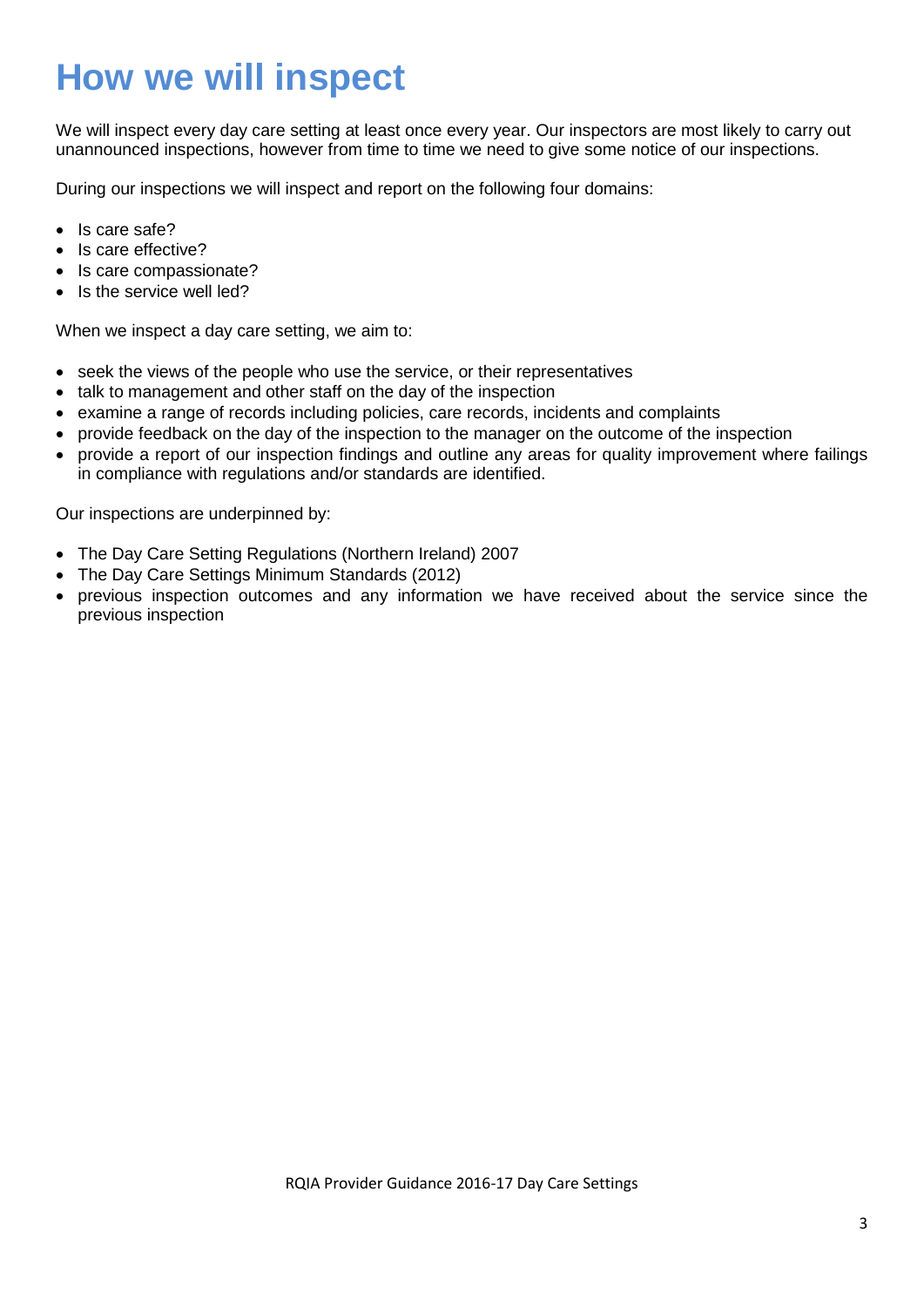## **What we look for when we inspect**

To help us to report on whether the care is safe, effective and compassionate and whether the service is well led, we will look for evidence against the following indicators:

## **Is care safe?**

#### **Avoiding and preventing harm to service users from the care, treatment and support that is intended to help them.**

#### **Indicator**

There are, at all times, suitably qualified, competent and experienced persons working in the service in such numbers as are appropriate for the health and welfare of service users.

#### **Examples of Evidence**

- The duty rotas demonstrate that there are sufficient numbers of staff in various roles to meet the needs of the service users
- In the absence of the registered manager a suitable competent person is identified to assume responsibility for the day care setting
- The day care setting has a structured induction programme
- A system is in place for induction of staff for short notice/emergency arrangements
- A system is in place to ensure that staff receive supervision and appraisal and records are retained
- A system is in place to ensure all staff receive appropriate training to fulfil the duties of their role
- Pre-employment checks are undertaken
- There is a written policy and procedure for staff recruitment

#### **Indicator**

The service promotes and makes proper provision for the welfare, care and protection of service users.

- Staff are knowledgeable about and have a good understanding of safeguarding
- Safeguarding training is provided during induction and updated as necessary
- Policies and procedures are in line with the regional guidance 'Adult Safeguarding Prevention and Protection in Partnership', July 2015
- All suspected, alleged or actual incidents of abuse are fully and promptly investigated in accordance with the procedures.
- Where shortcomings in systems are highlighted as a result of an investigation, additional identified safeguards are put in place
- Staff are aware of their obligations in relation to raising concerns about poor practice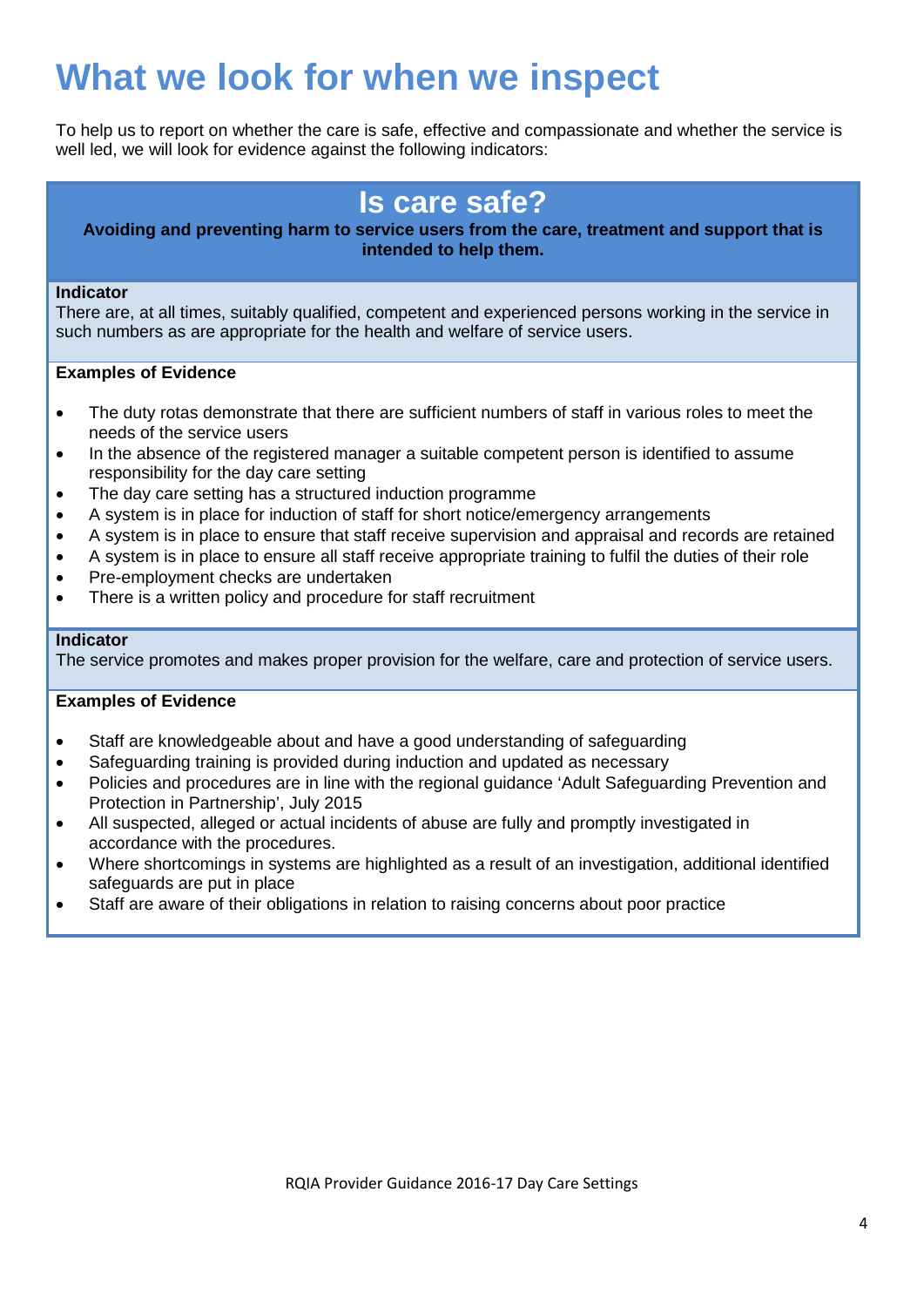#### **Indicator**

There are systems in place to ensure that unnecessary risks to the health, welfare or safety of service users are identified, managed and where possible eliminated.

#### **Examples of Evidence**

- Care is regularly evaluated and reviewed
- Referral arrangements, care plans and include relevant risk assessments for all areas
- Restrictive practice is appropriately assessed, minimised, recorded and reviewed with involvement of the multi professional team as required
- Records of restrictive practices are retained appropriately
- Accident/incidents are recorded and audited to establish if there any patterns or trends
- Notifiable events are appropriately reported to RQIA

#### **Indicator**

The premises and grounds are safe, well maintained and suitable for their stated purpose.

- The day care setting is suitable for the purposes of day care as set out in the Statement of Purpose.
- The day centre is clean, suitably heated with sufficient lighting
- There are no obvious hazards internally or externally to the health and safety of service users, staff or visitors
- Health and Safety matters including fire safety guidance is adhered to at all times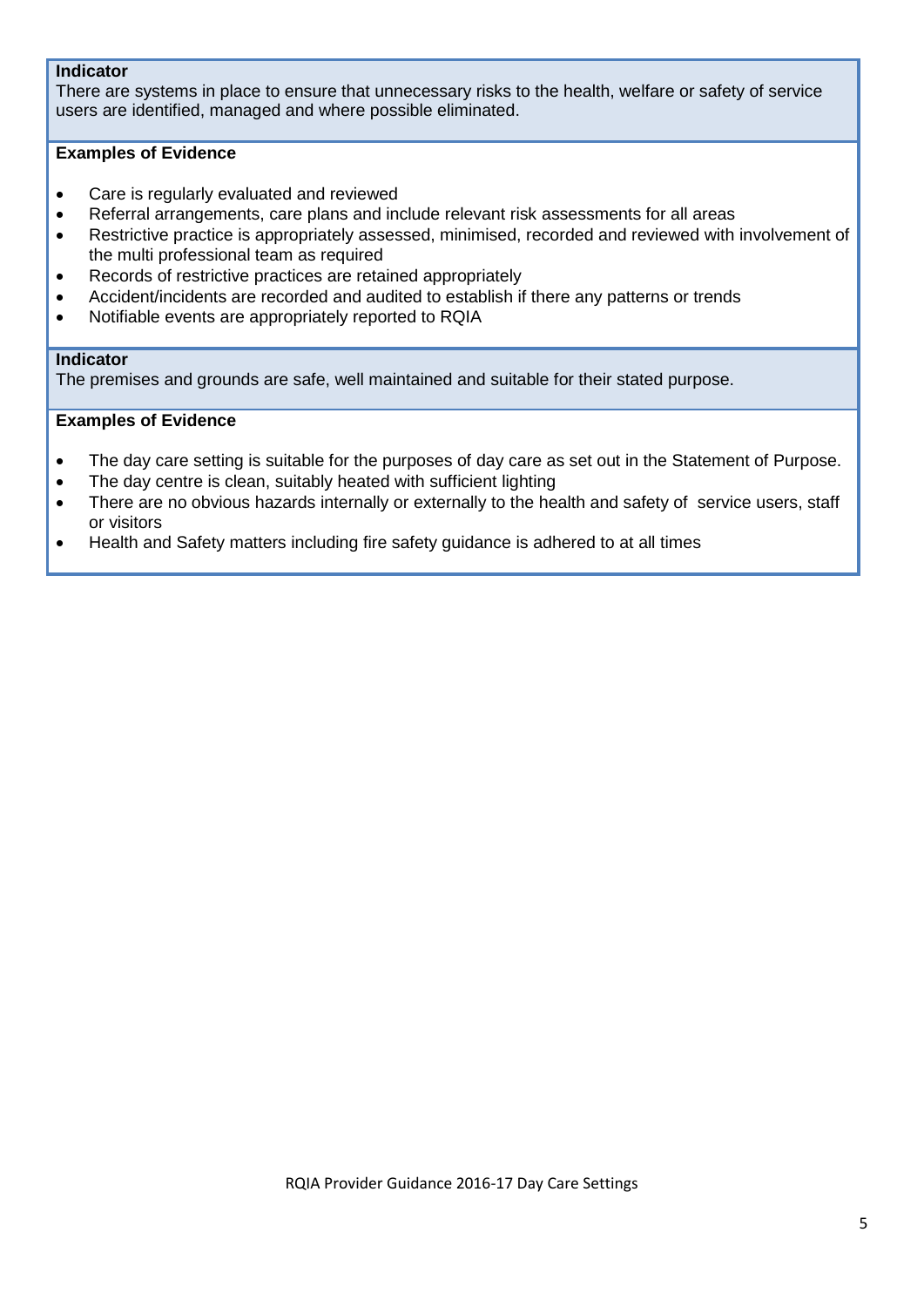## **Is care effective?**

#### **The right care, at the right time in the right place with the best outcome.**

#### **Indicator**

The service responds appropriately to and meets the assessed needs of the people who use the service.

#### **Examples of Evidence**

- Record keeping is in accordance with legislation, standards and best practice guidance
- A policy and procedure is available which includes the creation, storage, recording, retention and disposal of records
- The day care setting's Statement of Purpose and Service User Guide makes appropriate references to the nature and range of service provision and where appropriate, includes restrictive interventions
- Risk assessments are completed, and are review on a regular basis
- The care plan is developed, takes account of the outcome of risk assessments, and is regularly evaluated and reviewed in consultation with service users/representatives
- Service users are provided with a copy of their care plan in a suitable format
- Referrals are made to specialist services as and when required
- There is a structured programme of varied activities and events related to the day care setting's statement of purpose and the service users' need for day care
- Transport arrangements where appropriate meet the needs and requirements of service users and support the objectives of day care provision

#### **Indicator**

There are arrangements in place to monitor, audit and review the effectiveness and quality of care delivered to service users at appropriate intervals.

#### **Examples of Evidence**

- Quality monitoring is undertaken routinely in accordance with the day care settings policy and actions identified for improvement are implemented into practice
- The day care setting maintains a record of any areas of dissatisfaction/concern/complaints or issues raised by service users or their representatives
- The day care setting seeks feedback from representatives on their views on the quality of care and support provided by the day care setting
- Service users are informed of advocacy services

#### **Indicator**

There are robust systems are in place to promote effective communication between service users, staff and other key stakeholders.

- Service users and their representatives are aware of who to contact if they want advice or have any issues/concerns
- Staff meetings records
- Service user meetings records
- The day care setting maintains a record of any areas of dissatisfaction/concern/complaints or issues raised by service users or their representatives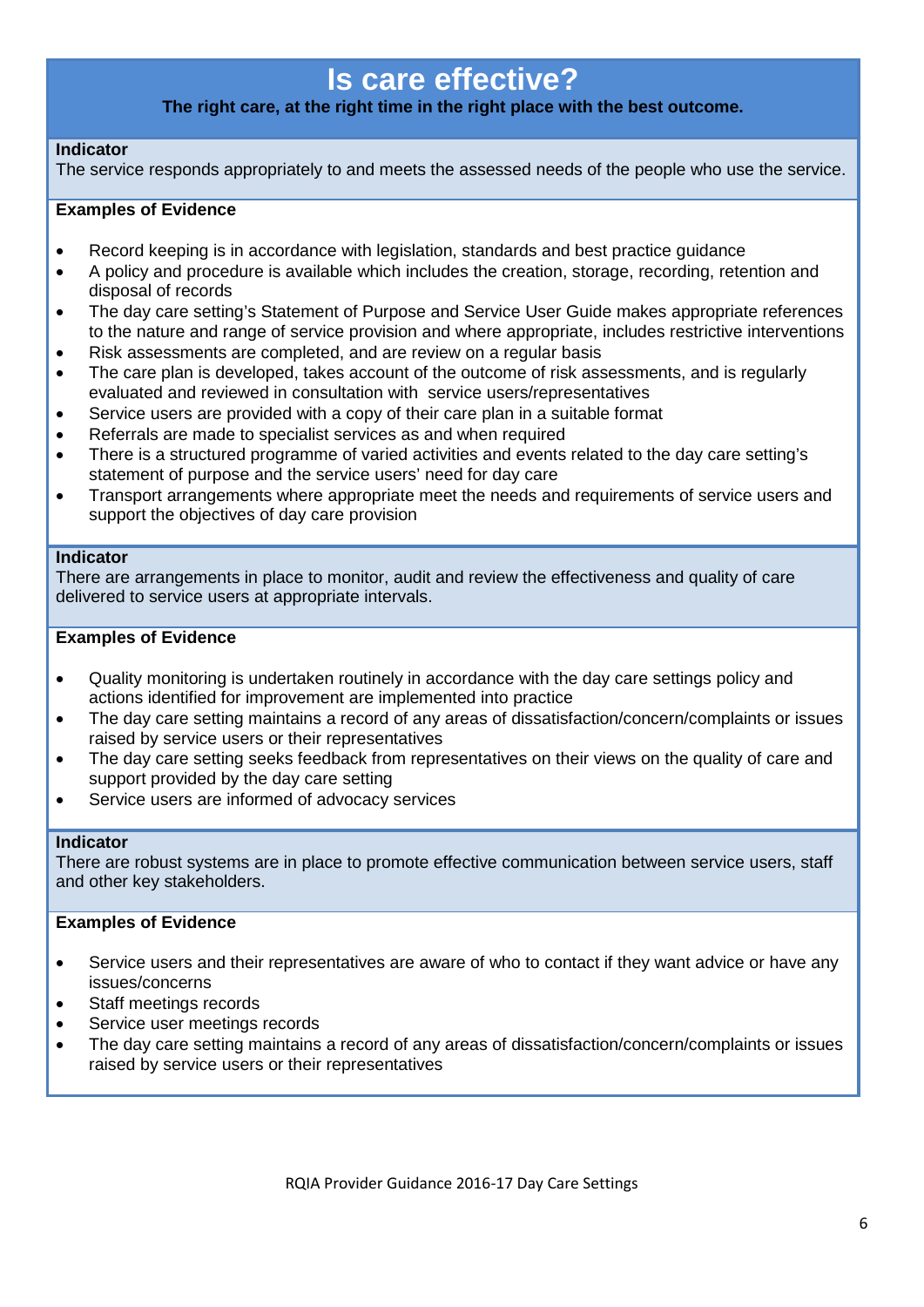### **Is care compassionate?**

#### **Service users are treated with dignity and respect and should be fully involved in decisions affecting their treatment, care and support.**

#### **Indicator**

There is a culture/ethos that supports the values of dignity and respect, independence, rights, equality and diversity, choice and consent of service users.

#### **Examples of Evidence**

- Staff are aware of the day care setting's policy and procedure on confidentiality and staff can demonstrate how this is implemented
- Discussion with staff and observation of interactions demonstrate that service users are treated with dignity and respect and staff can demonstrate how consent is obtained
- The day care setting maintains a record of any comments made by service users
- The day care setting seeks feedback from service users' representatives (including HSC Trusts) on the quality of care and support provided by the day care setting
- The day care setting has an ongoing process in place to ascertain and respond to the views of service users and/or their representatives with regard to equality and diversity

#### **Indicator**

Service users are listened to, valued and communicated with in an appropriate manner.

#### **Examples of Evidence**

- There are arrangements in place for involving service users to make informed decisions
- There are arrangements for providing information in alternative formats
- There is in place a system to ascertain and take into account the service user's wishes and feelings

#### **Indicator**

There are systems in place to ensure that the views and opinions of service users, and or their representatives, are sought and taken into account in all matters affecting them.

- The registered person shall establish and maintain a system for evaluating the quality of the day care services
- Annual service user quality assurance surveys about the standard and quality of care in the day service
- Results are collated to provide a summary evaluation report which is made available to service users and/or their representatives which includes an action plan
- RQIA staff/service user questionnaire responses evidence that compassionate care is delivered within the day centre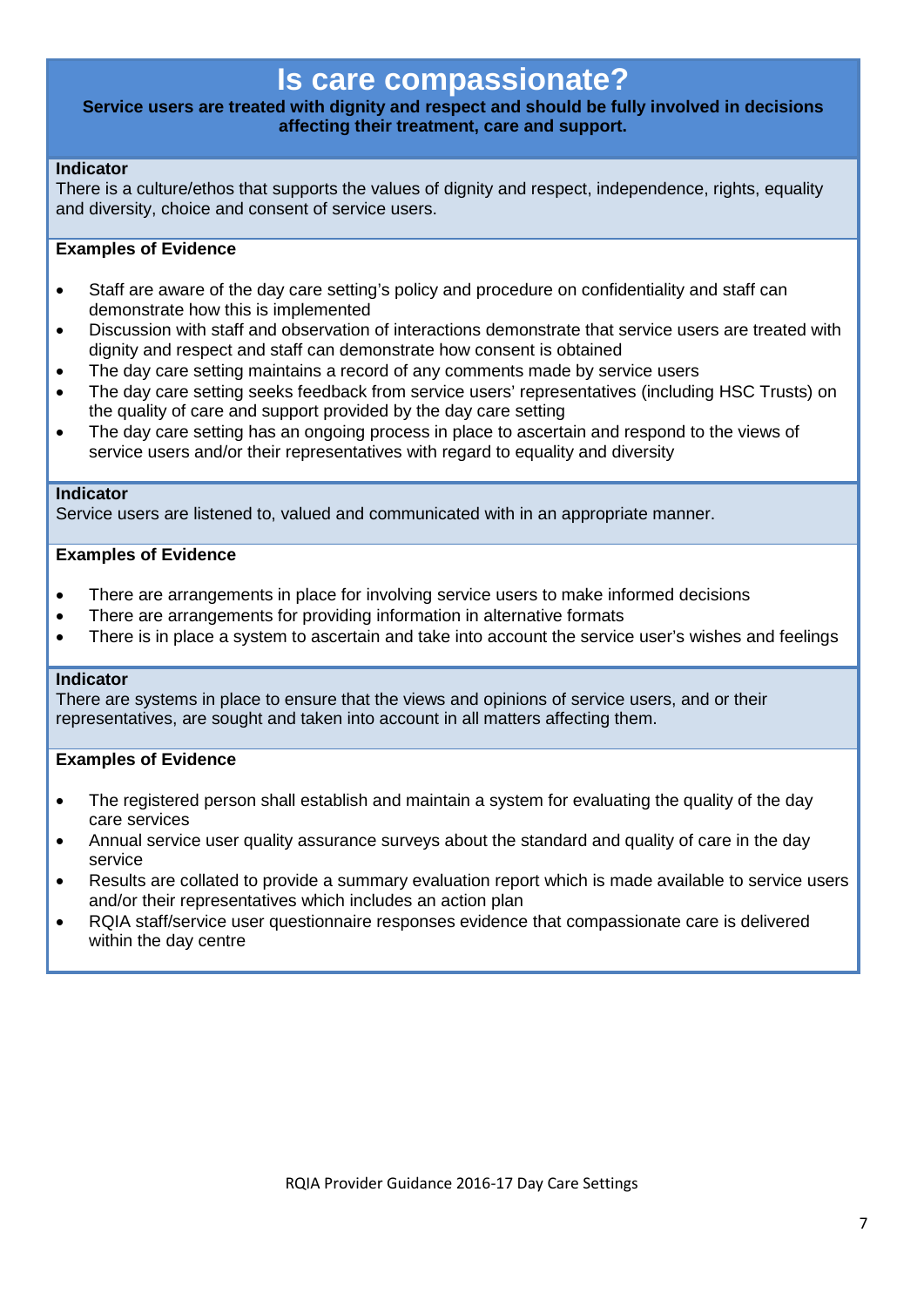## **Is the service well led?**

**Effective leadership, management and governance which create a culture focused on the needs and the experiences of service users in order to deliver safe, effective and compassionate care.**

#### **Indicator**

There are management and governance systems in place to meet the needs of service users.

#### **Examples of Evidence**

- Matters to be monitored by the registered person as detailed in Schedule 3 is undertaken regularly
- There are arrangements in place for policies and procedures to be reviewed at least every three years
- Policies are retained in a manner which is easily accessible by staff
- The day care setting's governance arrangements highlight and promote the identification of and management of risk
- The day care setting maintains and implements a complaints policy and procedure in accordance with the relevant legislation and DHSSPS guidance on complaints handling
- Records are kept of all complaints and these include details of all communications with complainants, the result of any investigation, the outcome and the action taken
- Staff know how to receive and deal with complaints
- Arrangements are in place to audit complaints to identify trends and enhance service provision
- The day care setting has an incident policy and procedure in place which includes reporting arrangements to RQIA and other relevant agencies

#### **Indicator**

There are management and governance systems in place that drive quality improvement.

#### **Examples of Evidence**

- Arrangements are in place for managing accidents/incidents/and other notifiable events
- Audits of incidents/accidents are undertaken and learning, outcomes are identified and disseminated throughout the staff team
- Arrangements are in place for staff supervision and appraisal and where relevant, performance management
- Arrangements are in place for the day care setting to be visited on a monthly basis as required under Regulation 28 of The Day Care Setting Regulations (Northern Ireland) 2007
- A report is maintained on the conduct of the day care setting, and reports on the matters to be monitored by the registered person as detailed in Schedule 3. The report is available for service users, their representatives, staff and Trust representatives

#### **Indicator**

There is a clear organisational structure and all staff are aware of their roles, responsibility and accountability within the overall structure.

- There is a defined organisational and management structure that identifies the lines of accountability, specific roles and details responsibilities of all staff
- Staff are aware of their roles and responsibilities and actions to be taken should they have a concern
- The registered person/s have an understanding of their roles and responsibilities under legislation
- Service users are aware of roles of staff within the day centre and who to speak with if they want advice or have issues/concerns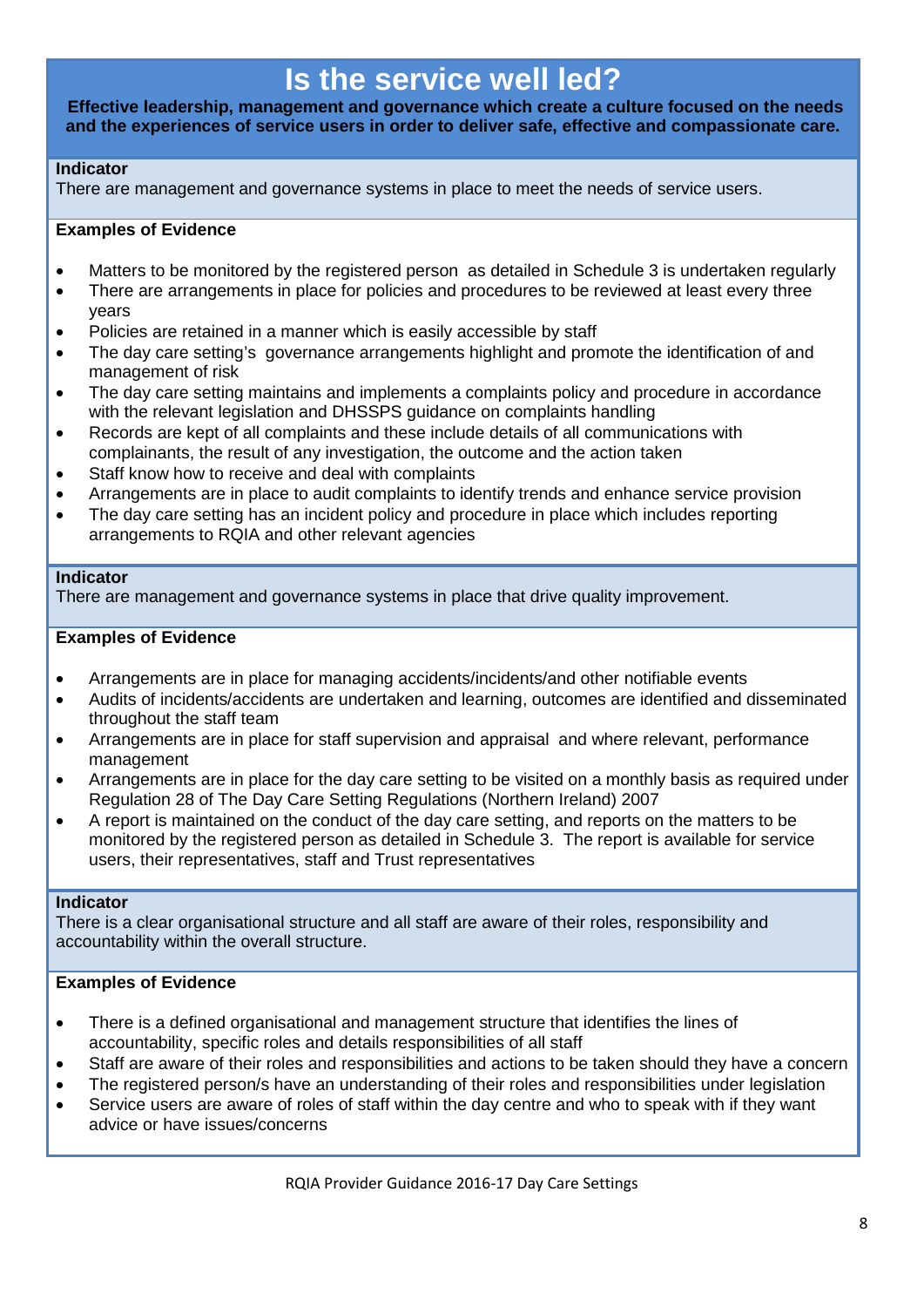#### **Indicator**

The registered person/s operates the service in accordance with the regulatory framework.

#### **Examples of Evidence**

- Any absence of the registered manager of more than 28 days is notified to RQIA, and arrangements for managing the day care setting in the absence of the registered manager are approved by RQIA.
- The Statement of Purpose and Service User Guide are kept under review, revised when necessary and updated
- Registered person/s respond to regulatory matters (e.g. notifications, reports/QIPs, enforcement)
- RQIA certificate of registration is on display and reflective of service provision

#### **Indicator**

There are effective working relationships with internal and external stakeholders.

- There are collaborative working arrangements with external stakeholders e.g. HSC Trusts
- There is a whistleblowing policy and procedure and staff are knowledgeable of the policy
- Arrangements are in place for staff to access their line manager
- There are arrangements in place to support staff (e.g. staff meetings, appraisal & supervision)
- Discussion with staff confirms that there are good working relationships and that management are responsive to suggestions/concerns
- There are arrangements for management to effectively address staff suggestions/concerns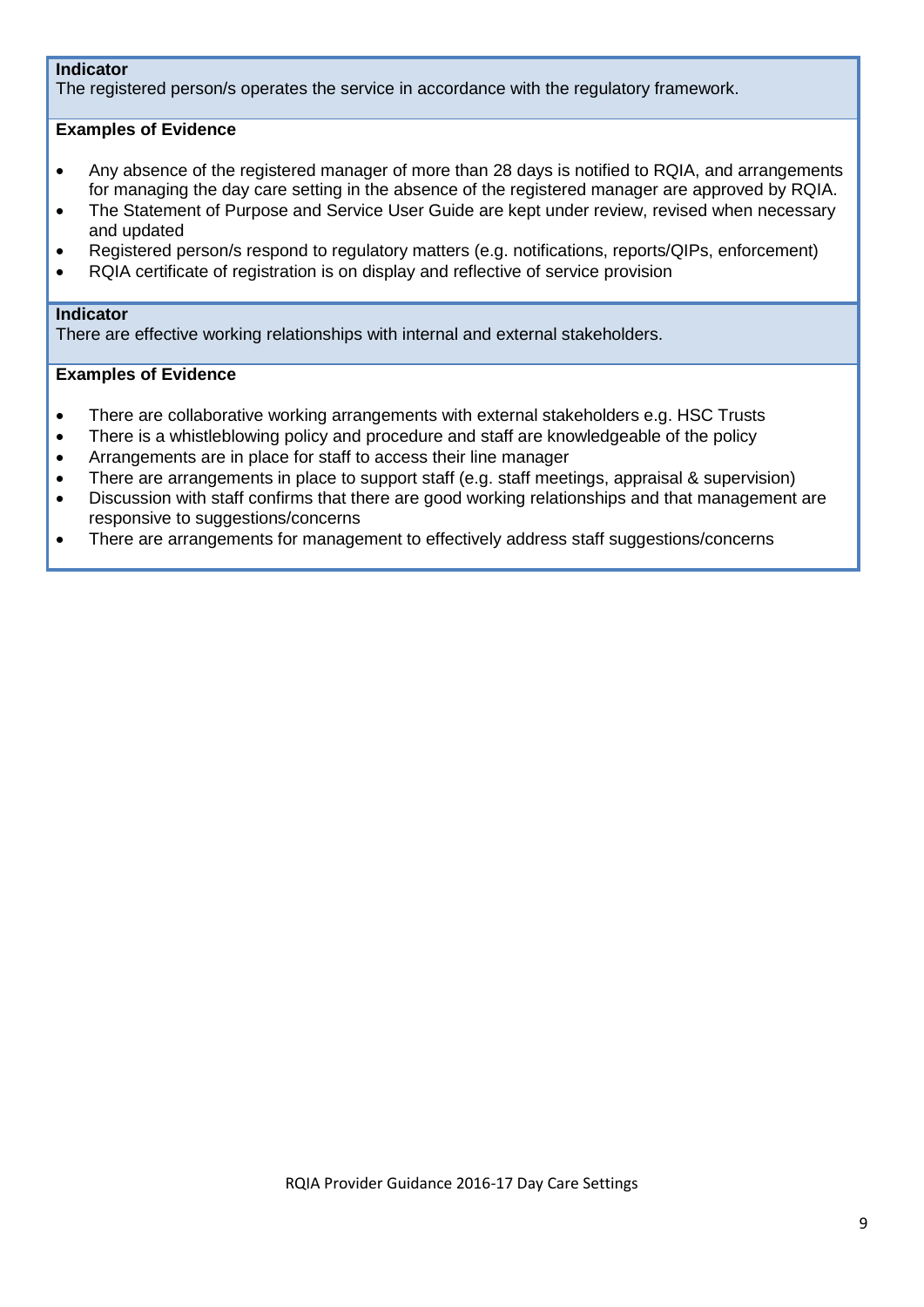## **Inspection reports**

Our inspection reports will reflect the findings from the inspection. Where it is appropriate, a Quality Improvement Plan (QIP) will detail those areas requiring improvement to ensure the service is compliant with the relevant regulations and standards. Where either no requirements or recommendations result from the inspection this will be reflected in the report.

It should be noted that inspection reports should not be regarded as a comprehensive review of all strengths and areas for improvement that exist in a service. The findings reported on are those which came to the attention of RQIA during the course of the inspection. The findings contained within inspection reports do not exempt the service provider from their responsibility for maintaining compliance with legislation, standards and best practice.

Once the inspection report is finalised and agreed as factually accurate, it will be made public on RQIA's website.